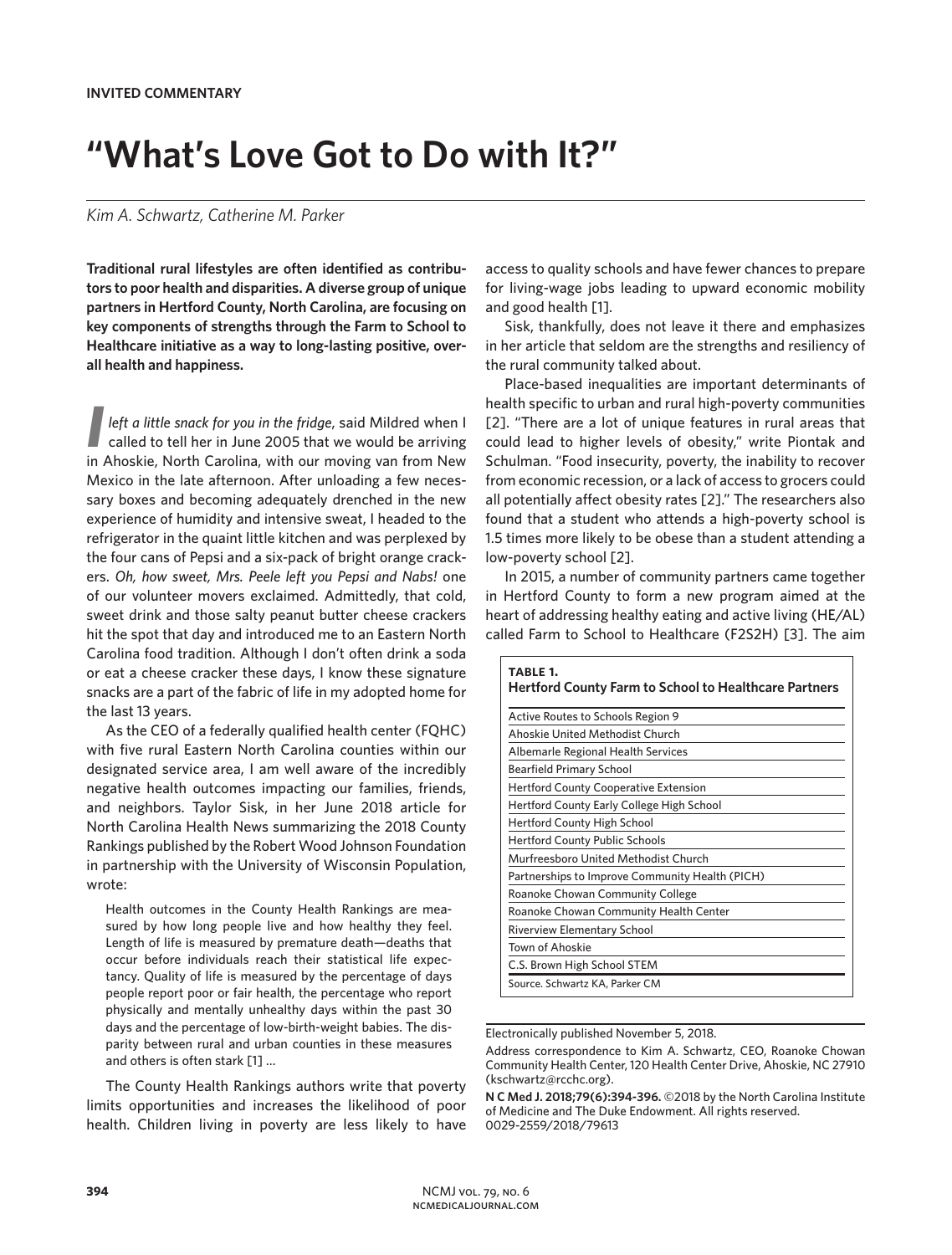of this project is to harness community assets in service of improving overall wellness with the long-term goal of reducing health disparities.

For years, our partners have expressed concern, based on anecdotal evidence, that residents of Hertford County were unable to access fresh produce. Through community surveying conducted in 2015 and summer and fall of 2016, our team was able to quantify this problem. With the implementation of a social determinants of health survey we found that only 44% of respondents were able to purchase fresh produce as often as they would like. In addition, 65% of respondents were unable to walk to purchase fresh produce, which is a significant barrier due to the large number of residents without a personal vehicle and with limited access to public transportation [4]. Findings from the survey were consistent with the latest data from the County Health Rankings, which indicated that Hertford County has the eighth worst Food Environment Index in North Carolina [3]. We also know based on state data that Hertford County has the fifth highest food insecurity rate in the state [5]. Although there is a small farmers market in Hertford County the options for sustainably grown produce are noticeably absent and the isolated nature of residents without transportation indicates the need for additional market locations. In 2018, Hertford County ranked 94th out of 100 counties in North Carolina for health behaviors [3]. Forty-one percent of adults are identified as obese, compared to the state average of 30% [3]. Contributing factors include lack of physical activity, with 32% of adults reporting no leisure time physical activity, which is significantly higher than the state average (24%) [3]. Only 61% of adults have adequate access to locations for physical activity compared to the state average of 76% [3].

There are deep connections and generational traditions of food, place, spirit, and activities in Eastern North Carolina that until just the last 50 years were not considered in general to be part of a harmful lifestyle. Families, friends, and neighbors coming together on a Sunday after church for an outdoor picnic connected us generationally. We served up large platters of country ham, fried catfish, and chicken accompanied by butter beans, fatback-soaked beans, collards, and cabbage all lovingly grown in the garden. Add to that fluffy homemade biscuits with jams put up earlier in the season and sweet corn on the cob and top it all off with seven-layer chocolate cake, banana pudding, and molasses cookies all washed down with large Mason jar glasses of icecold sweet tea.

When you are told that nearly all of the traditions and the joys that are passed down from your loving family are not healthy and will eventually be your downfall, how is your community to respond?

We respond with the same love that is shown at those Sunday dinner tables—by recognizing what makes a community strong: the spirit of its people. How do you get a child who, when asked to name an orange fruit shouts, "HOT FRIES!" to eagerly try fresh sugar snap peas? How do you convince a classroom full of high school students, of which only three had ever been to a farmers market, to volunteer after school to not only attend a market, but run it? By giving them a seat at the table, letting them actively participate in the process and ultimately the solution.

The F2S2H initiative strives to address issues reflected in our preliminary data from the Youth Risk Behavior Survey implemented within Hertford County among 10th-graders, which found many concerning statistics related to HE/AL. For example, 74% of respondents ate fruit less than once a day in the last week, with nearly 20% not eating fruit at all in the last week [3]. Conversely, 18% had a soda at least once each day over the last week. F2S2H has responded by working to develop and expand school gardens, increase access to local, sustainably grown produce, and teach youth and community members gardening skills. Only 25% engaged in physical activity for at least 60 minutes each day over the last week. Forty-eight percent reported using smartphones, tablets, or computers more than four hours on an average school day for activities not related to school work. Thirtyfive percent watch TV four or more hours on the average school day [3]. To address these findings, F2S2H is working to create an environment that supports community partnerships, youth empowerment, and HE/AL activities.

Through the F2S2H initiative, Hertford County Public School system students and teachers are engaged to manage school gardens on their campuses. One may question, "What's special about a school garden?" but our team didn't want to put this problem off on our overworked school teachers. With that in mind, we searched high and low for community partners who could wrap around the schools and help them elevate their gardens beyond the classroom. Students are treated as equal partners in our work; the team embraces their creative energy and ideas for how to grow the program. They run their own farmers markets, learn cooking skills, and implement cutting-edge garden technology such as arduinos that can measure soil moisture.

Over the last three years, the F2S2H initiative has expanded to five schools throughout the county, each with its own unique garden personality. The schools are given the freedom to integrate the gardens how they see fit and the diverse skills of partner agencies are woven throughout. Hertford County Early College High School has launched a food justice unit where students learn about our food system and explore methods of improving it. They learn about the stories of backyard gardens in their communities and they go home to ask their parents and grandparents about what their relationship with food was like when they were young.

The main event of the year reflects some of the best traditions of our community; we gather for a large farm-to-table dinner at the end of the summer, celebrating one another and building energy for the new school year. The entire community is welcomed to join, and in true neighborly fashion,